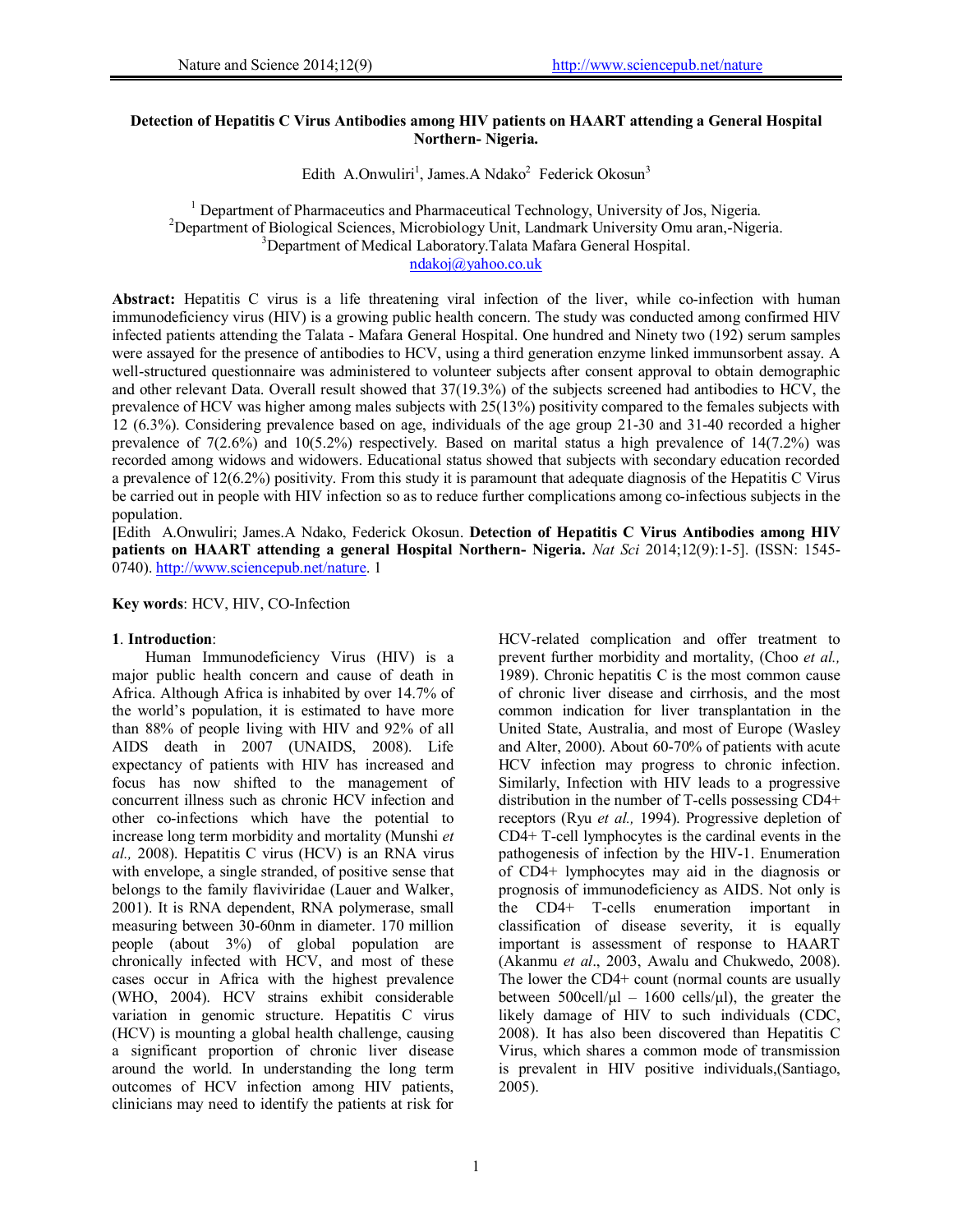# **2.Materials And Methods**

#### **Study area**

The project was carried out amongst HIV – infected individuals whose CD4+ count were determined when they are confirmed HIV-positive at General Hospital Talata-Mafara in Zamfara State.The work was carried out between July – September, 2010. **Subjects** 

Confirmed HIV patients attending (GHAIN) laboratory in General Hospital Talata Mafara within the locality.

# **Sample Size**

A total of 192 seropositive HIV patient attending General Hospital Talata Mafara, Zamfara state within the age bracket of 11-60years.

### **Questionnaire**

Structural questionnaire comprising of subjects information on their biodata e.g. sex, age, marital status, family history on HCV were administered simultaneously to the subjects so as to know their demographic data in the analysis of the results obtained.

#### **Ethical Clearance**

Ethical clearance was sought for and obtained from the Hospital Talata Mafara management through the chairman, ethical clearance committee.

## **Specimen Collection and Storage**

4mls use whole blood specimen collected by venipuncture in evacuated blood collection K2EDTA or K3EDTA containers. Samples that are not immediately used should be stored at 18-220C but the test should be performed within 48hours but no later than 72 hours after the blood specimen (kept at room temperature) is drawn. The CD4+ count of 190 blood specimen of HIV – infected persons were estimated and monitored after period of 3 months using the facscount machine.

#### **Scope of Study**

They CD4+ count of 192 blood specimen of confirmed HIV-infected person undergoing HAART; highly active antiretroviral therapy and suspected hepatitis C case of those infected patients were estimated and monitored after a period of 3months using the facscount and  $3<sup>rd</sup>$  generation enzymes – linked immune sorbent assay for testing of hepatitis C virus.

#### **Principle of enzyme immunoassay**

Multiple epitopes of HCV proteins are bound to the microtitre wells. When antibodies to HCV are present in the test sample, they react with recombinant proteins and attach to the solid phase. No reactive antibodies are removed with the wash buffer. Human lgGs bound to the antigen are reacted with goat – anti – human lgG peroxidase conjugate and visualized by subsequent reactions with a chromogenic substrate. Positive sample generates a medium to dark blue

colour. No colour or very pale blue colour indicates a negative reaction. The intensity of the reaction is photometrically quantities.

# **Specimen Collection and Preparation for sreening:**

Serum should be prepared from a whole blood specimen obtained by acceptable medical techniques. Either serum plasma can be used in this test. Remove serum or plasma from the clot or blood cells as soon as possible to avoid haemolysis. Specimen with extensive particulate should be clarified by centrifugation prior to use. Specimen frozen at  $20^0$ C or colder may be used. Avoid repeated freeze thaw.

## **3. Result**

192 samples were screened and confirmed seropositive and their CD4 lymphocyte count were estimated. From the result 115 female patients tested positive, while about 75male patient were reactive to the test (HIV seropositive).

Among the 192 HIV positive subjects 37(67.5%) tested positive for HCV antibodies with 29 males and 12 (32.4%) females, as seen in Table1.

Table 2 showed distribution based on sex ,a higher rate of infection were recorded among male subject aged 31-40, with 5.6% prevalence while females aged 21-30 recorded 2.6 positivity.

Table 3 showed distribution of HCV based on marital status with the high prevalence rate of 7.2% in males, while the females recoded (0%) rate.

**Table 1: Overall Sample Distribution Of Patients Based On Sex** 

| <b>Sex</b>   | No of subject<br>screened (HIV) | <b>HCV</b><br>screened | $\frac{0}{0}$<br>positive |
|--------------|---------------------------------|------------------------|---------------------------|
| Male         | $77(40.1\%)$                    | 25                     | 3.0                       |
| Female       | $115(59.8\%)$                   | ר ו                    | 63                        |
| <b>Total</b> | 192(99.9%)                      | 37                     |                           |

**Table 2: Age Distribution Of Hcv Positive Subjects** 

| Age (Years) | Male         | Female     | <b>Total</b> |
|-------------|--------------|------------|--------------|
| $11 - 20$   | $(0\%)$      | $1(0.5\%$  | $1(0.5\%)$   |
| 21-30       | $5(2.6\%)$   | $7(3.6\%)$ | $12(6.2\%)$  |
| $31-40$     | $10(5.2\%)$  | $2(1.0\%)$ | $12(6.2\%)$  |
| $41 - 50$   | $8(4.1\%)$   | $2(1.0\%)$ | $10(5.1\%)$  |
| 51-60       | $2(1.0\%)$   | $-(0%)$    | 2(1%)        |
| Total       | $25(12.9\%)$ | 12(6.1%)   | 37(19%)      |

**Table 3: Distribution Of Hcv Positivity Based On Marital Status** 

| <b>Marital status</b> | Male         | Female      | total       |
|-----------------------|--------------|-------------|-------------|
|                       |              |             |             |
| Monogamy              | $6(3.1\%)$   | $8(4.1\%)$  | $14(7.2\%)$ |
| Polygamy              | $3(1.5\%)$   | $3(1.5\%)$  | $6(3.1\%)$  |
| Widow/widower         | $14(7.2\%)$  | $0(0\%)$    | $14(7.2\%)$ |
| Divorce               | $1(0.5\%)$   | $1(0.5\%)$  | 2(1%)       |
| Single                | $1(0.5\%)$   | $(0\%)$     | $1(0.5\%)$  |
| <b>Total</b>          | $25(12.8\%)$ | $12(6.1\%)$ | 37(19%)     |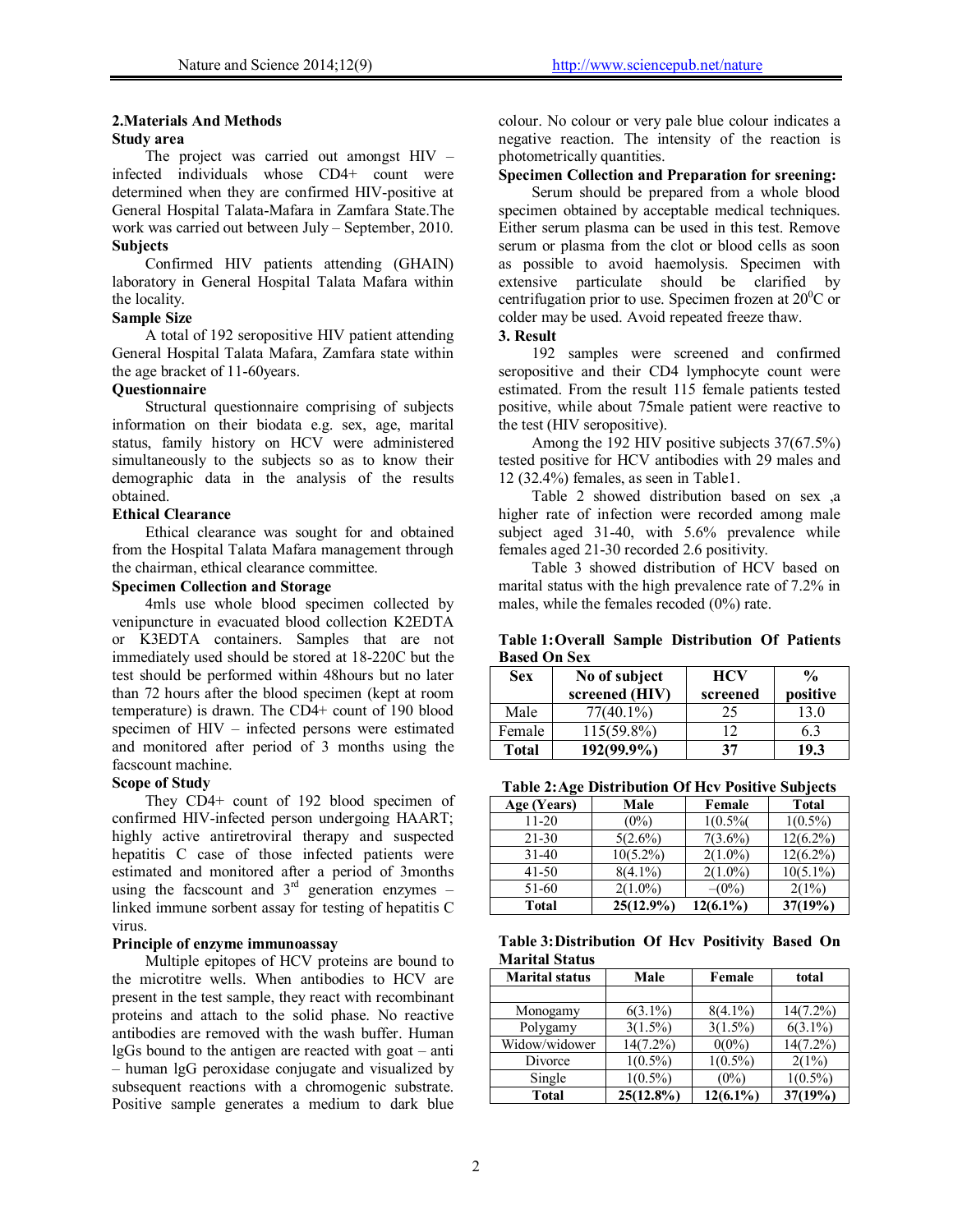| <b>Educational</b><br>status | Male         | Female      | <b>Total</b> |  |
|------------------------------|--------------|-------------|--------------|--|
| Non-Formal<br>Education      | $(0\%)$      | $2(1.0\%)$  | $4(1.0\%)$   |  |
| Primary<br>Education         | $10(5.2\%)$  | $2(1.0\%)$  | $12(6.2\%)$  |  |
| Secondary<br>Education       | 12(6.25%)    | $8(4.1\%)$  | $20(10.3\%)$ |  |
| Tertiary<br>Education        | $3(1.5\%)$   | $(0\%)$     | $3(1.5\%)$   |  |
| Total                        | $25(12.9\%)$ | $12(6.1\%)$ | 37(19%)      |  |

|                                                | <b>Based</b><br>$\Omega$ n |
|------------------------------------------------|----------------------------|
| <b>Educational Status Of Positive Patients</b> |                            |

Table 4 which was based on Educational status shows its highest rate of 6.25% with those having secondary Education, while it is 0% in females.

#### **4. Discussion**

Anti-retroviral drugs has transformed HIV/AIDS from a uniformly fatal illness into a manageable chronic infection and has been shown to be able to restore CD4 + cells in HIV infected patients (Rathbun *et al.,* 2006). The gains of HAART could be compromised by co-infection with hepatitis viruses as they are known to have adverse effects on the prognosis of HIV and hepatitis infections (Feld *et al.,* 2005) consequently increased attention has to be paid on co-infection of hepatitis viruses and HIV especially in the developing countries like Nigeria where these groups of viruses are endemic. In this study out of the number of patient screened (39.0%) were male with HIV positive status while (59.8%) were positive for female. It shows that there is a higher prevalence of infection in the female folk compared to the male in Zamfara State which could be as a result of mass illiteracy among the females , early marriage, and polygamous lifestyle , which encourage the spread of the virus. The study also reveals HCV seroprevalence rates of  $(19.3\%)$  in group of HIV – 1 infected individuals samples, with a (13.0%) HCV positivity for the male and  $(6.3\%)$  for female, which is similar to the study comes carried out in Jos by Alabi *et al.*,2007),who recorded 11.1% seropositivity among the subjects.

Previous studies in Nigeria has reported an overall HCV prevalence of (2.9%) among blood donors in Rivers State of Nigeria (Kaote *et al.,* 2005), (Agwale *et al.*, 2004) also recorded an HCV seroprevalence of 8.2% among HIV infected seroprevalence of 8.2% among HIV infected Nigerians. There is a clear indication of increased HCV infection in HIV infected individuals in Nigeria. It is known that HIV/HCV co-infected individuals accelerate rapidly to end – stage liver disease, AIDS

defining clinical event and death (Greub, 2000, Manga *et al.,* 2001).

In Table 2 Age distribution of HCV positive subjects shows a marked prevalence among subject aged 31-40 in males (5.2%) compared to the female (3.6%) of age group 21-30. In our location of study it was observed that the male subject in this study inclined to drug abuse such as IVDU from the use of syringes, sharing of infected instrument like razor, clipping of nails with unsterilized manicure instruments, while is a propable avenue for the spread of the virus as transmission involves blood contact. Table 3 showed distribution of HCV positive individuals based on marital status with a high prevalence rate of HCV among the widow/widower, having (7.2%) prevalence, there is no significant rate with the divorce and single group with a (0.5%) and (0%) respectively, however the monogamous and polygamous group both have (3.1%) for the males and  $(4.1\%)$  for the females.

Table 4, shows prevalence rate distribution based on educational status with a high rate of infectivity recorded among those with Secondary Education for the male subjects with (6.25.% )positivity compared to the females with (4.1%). The result obtained in this study based on educational distribution; is similar to the work of (Kuo *et al.,* 2006) where it was observed that despite the high HCV prevalence less than 50% had any formal education, out of these less than 20% was aware of HCV, which underscore the need for expanded education and public enlightenment on the hepatitis C virus. While HIV and HCV educational prevention programmes be focused to reduce the stigma HIV and HCV co-infection of those having secondary education. The average CD4 count for the female shows  $(279 \text{ cell/u})$  compared to the male of (1509 cell/ $\mu$ ). Infection with HIV/HCV has been reported to have therapy (Ranieri *et al.,* 2002) as a case seen a 35years old female client co-infected with HIV and HCV who virologically failed therapy (CD+ decline from 199 to 66) after four months of HAART, there is also records that, the rate of increase in CD4+ cells post – HAART does not change in HIV and hepatitis co-infection. Although there have been a case reports of clearance of HCV viraemia after initiation of HAART (Ranieri *et al.,* 2002), majority of available data indicates that HAART results net increase in HCV viraemia (Change *et al.,* 2002). Triple coinfected individuals i.e. HIV/HRV/HCV are more likely to present with lower CD4+ counts and therefore reduced host immunity. Triple co-infection is therefore a growing problem in Nigeria and needs careful attention owing to its adverse effects on HIV treatment response, unfortunately however, no effective vaccines has been developed against HCV infection. The study therefore confirms the endemicity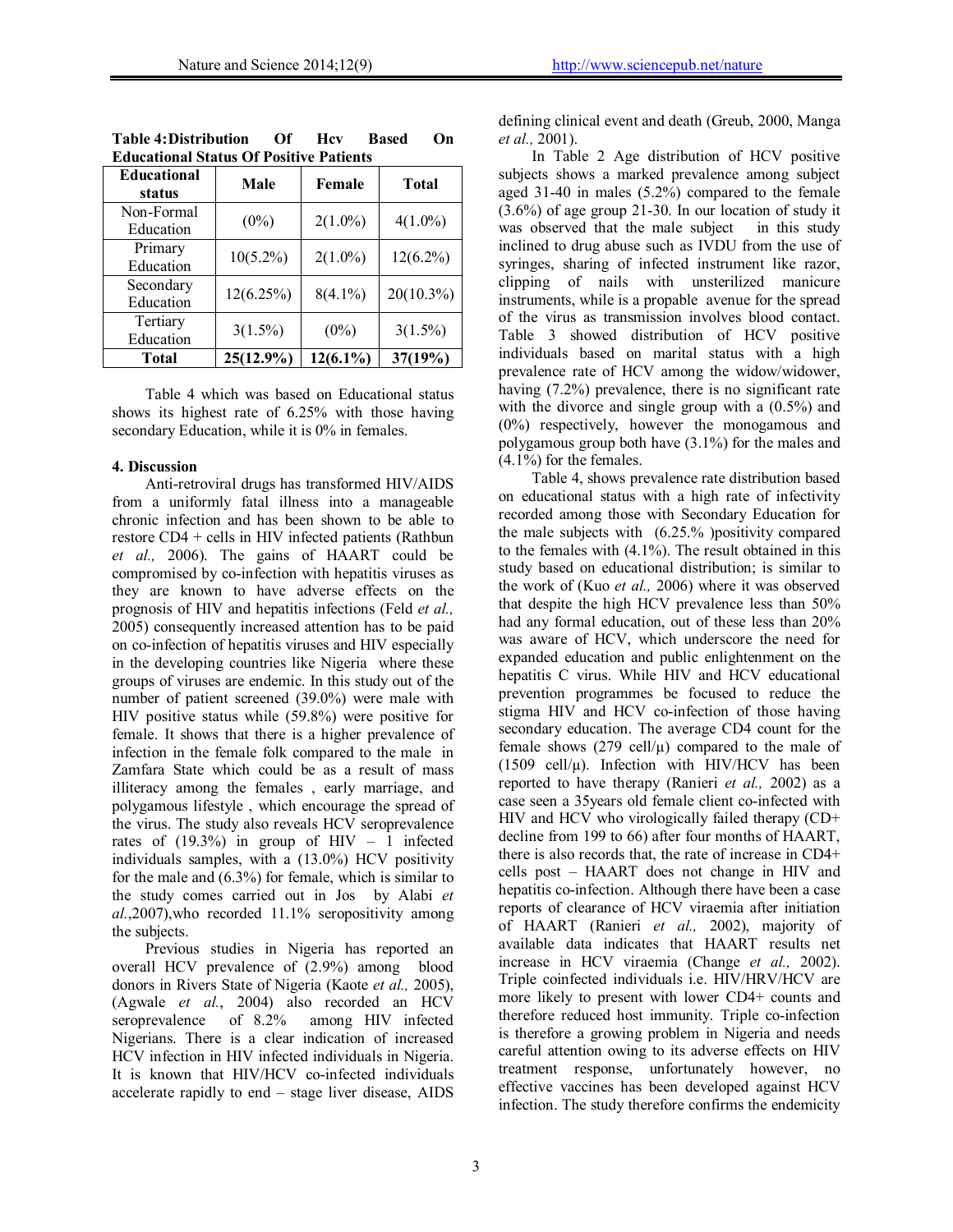of hepatitis C (HCV) anti body detection among HIV seropositive individuals.

#### **Conclusion**

Based on the analysis and result obtained it is recommended that, upon confirmation of HIV infection, all patients should also be tested for HCV infection while CD4+ FACS counting facility be employed to enable easy determination of patient CD4+ count. Combined therapeutic regimen should be administered to individuals co-infected with HIV and HCV immediately to avert further complications. Importantly free voluntary testing at no cost should be made available and accessible to patient who wishes to know their HCV status.

#### **References:**

- 1. Agwale SM, Tavmoto L, Womack C, Odama L, Leung K, Duey D, Negedu-Momoh R, Audu I, Mohammed SB, Inyang U, Graham B, Ziermann R (2004). Prevalence of HCV co-infection in HIVinfected individuals in Nigeria and characterization of HCV genotype. *Journal of clinical virology* 31 (suppl.1): 53-6.
- 2. Alary M., Joly J.R., Vincentte J., Lavoie R., Tarmael B. and Remis R.S. (2005): Lack of evidence of transmission of hepatitis C virus in a prospective study women in South Africa. *American J. of Public Health.* 95(3): 502-5(Pub Med).
- 3. Aliyu B. (1996): Prevalence of hepatitis C virus antibody and hepatitis B surface antigens among patient with primary hepatocellular carcinoma in Ibadan. *FMC Path Thesis* Akanmu, A.E. Ainsete, I., EshoJonth, A.O., Darles, A.O, Okany, C.C (2003): Absolute lymphocyte count as surrogate for  $C74+$  cell count in monitorying response to antiretroviral therapy. *Nigeria Postgraduate* therapy. *Nigeria Postgraduate Medical Journal;* 8:105-111.
- 4. Alter HJ, Purcell RH, Shih JW, Melpolder JC, Houghta M, Choo Q-L, Kuo G (1989). Detection of antibody to hepatitis C virus in Prospectivity followed transfusion recipients with acute and chronic non-A, non-B hepatitis. *New England Journal of Medicin*. 321:1494-1500.
- 5. Alter M.J. and Seef L.B. (2000): Recovery, persistence and squencelae in hepatitis C virus infection: a perspective on long-term outcome. *Semin Liver Dis.* 20(1).
- 6. Alter M.J. and (2001): The epidemiology of acute and chronic hepatitis C. *Clin, Liver Dis*. 1(3): 576- 88.
- 7. Apichartpiyakul C., Apichartpiyakul N., Urwijitaroon Y., Gray J, Natpratan C and Hotta H. (2004): Seroprevalence and subtype distribution of hepatitis C virus among pregnant women in Northern Thailand, *Japanese Journal of infection Disease* 18(4): 1488-1590.
- 8. Awalu, E.E and Chukwuedo, A.A., (2008): Effect on antiretroviral therapy on CD4+count among HIV/AIDS patients attending FMC Lokoja, FIMLSCN. Thesis submitted to IMLSCN. (Unpublished).
- 9. Blight, K and Gowans, E (2000): In situ hybridization and immunohistochemical staining of HCV products. *Viral Hepatitis Reviews* 1: 143-155.
- 10. CDC Guidelines and recommendations (1995): Prevention and control of hepatitis *C. Can Commun. Dis. Report* 21(Suppl.2) 1-18.
- 11. CDC (2003): Recommendation for prevention and control of hepatitis C virus in human pregnancy. *Br. J. Obstet Gynaecol* Chaudhary R.K. and Mo T. (1999): Antibody to hepatitis C virus in risk groups in Canada. *Can. Dis. Wkly. Rep.* 16:23-8.
- 12. Choo, Q.L., Kuo, G., Wener, A.J., Overby, L.R., Bradley, D.W. and Houghton, M (1989): Isolation of a cDNA clone derived from a blood-borne non-A, non-B viral hepatitis genome. *Science* 244:359- 362.
- 13. Chung RT, Evans SR, Yang Y, Theodore D, Valdez H, Clark R, Shikuma C, Nevin T, Sherman KE, AIDS clinical Trials Group 383 study Team 2002. Immune recovery is associated with persistent rise in hepatitis C virus (RNA) in frequent liver test flares, and is not impaired by hepatitis C virus in co-infected subjects *AIDS* 16:1915-1923.
- 14. Deleersnyder, V., Pillez, A., Wychowski, C., Blight, K., Xu, J., Halhu, Y. S., Rice, C.M and Dubuisson, F (2003): Formation of native hepatitis C Virus Glycoprotein complexes. *Journal of virology* 71: 697-704.
- 15. Estaban JI, Estaban R, Viladomin L et al (1991) (1989). Hepatitis C virus antibodies among risk groups in Span. Lancet 2:294-7.
- 16. Estaban JI, Gonzalez A, Hernondez JM, et al (1990). Evaluation of antibodies to hepatitis C virus in a study of transfusion associated hepatitis. New England Journal of Medicine. 323: 1107-12.
- 17. Farci, P., Shimoda, A; Wong, D., Cabe zon, T Gionannis, D. Strazzera, A., Shimizu, M, Alter, H.J and Purcell R.H (1996): Prevention of hepatitis C virus infection in chimpanzees by hyper immune serum against the hypervariable region 1 of the envelope 2 protein. *Proceedings of the National Academy of Sciences, USA* 93: 15394-15399.
- 18. Feld JJ, Ocama P, Ronald A (2005). The liver in HIV in Africa. *Ther* 10: 953-967.
- 19. Greub,G.(2000). Clinical progression, survival, and immune recovery during antiretroviral therapy in patients with HIV-1 and hepatitis C virus coinfection: the swiss HIV cohort study. Lancet 356:1800-1809.
- 20. HIV treatment guidelines-Aoverview. *Current Pharmacy Disease* 12:1045-1063.
- 21. Houghton M, Wemer A, Han J, Kuo G, Choo Q-L (1991) Molecular Biology of the hepatitis C